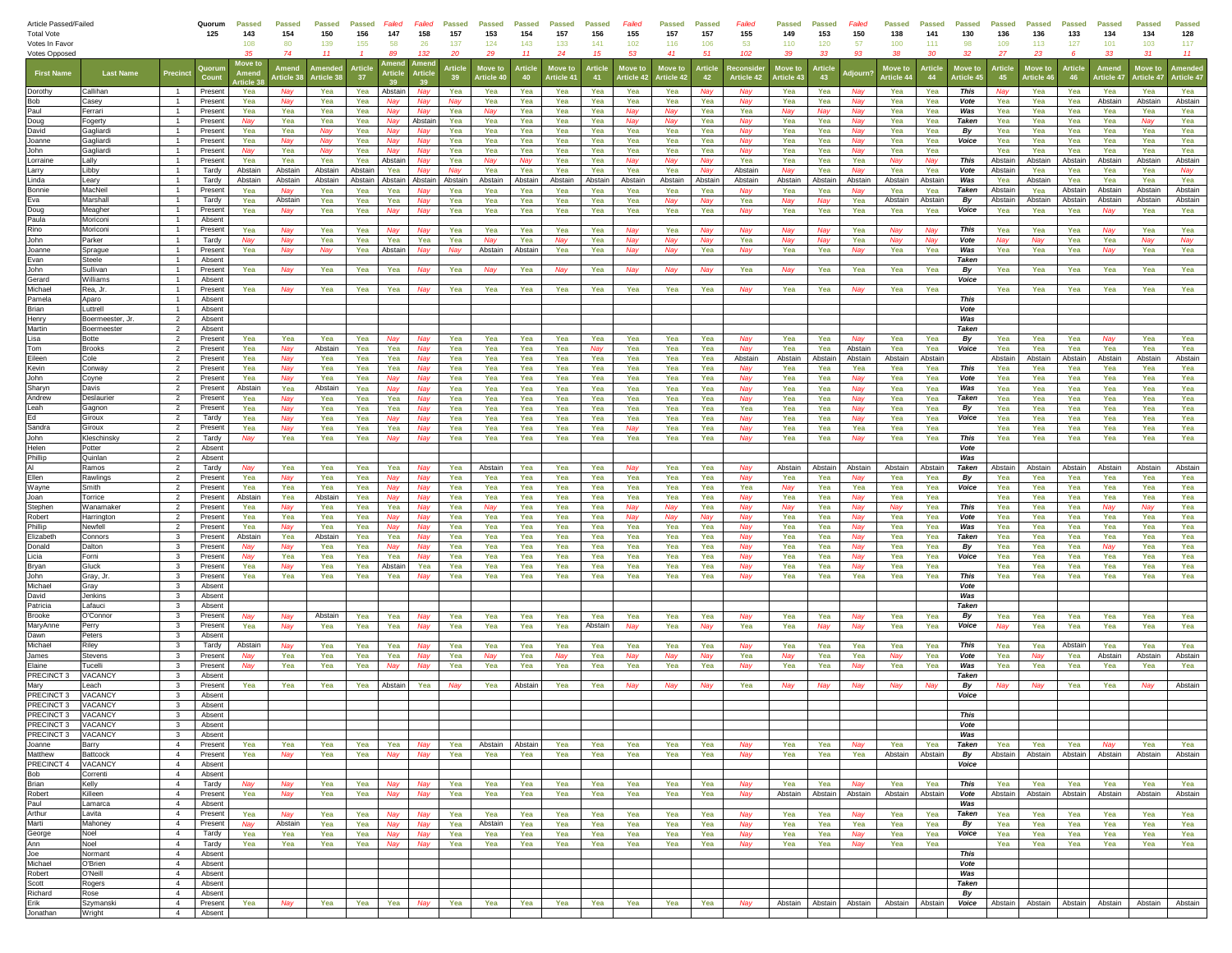| Article Passed/Failed   |                          |                       | Quorum             | Passed         | <b>Passed</b>             | <b>Passed</b>  | <b>Passed</b>  | Failed          | Failed     | <b>Passed</b>   | <b>Passed</b>        | <b>Passed</b> | <b>Passed</b>                     | <b>Passed</b>  | Failed                | <b>Passed</b>         | <b>Passed</b>       | Failed            | <b>Passed</b>        | <b>Passed</b>   | Failed           | <b>Passed</b>       | <b>Passed</b>     | <b>Passed</b>              | <b>Passed</b>  | <b>Passed</b>        | Passed         | <b>Passed</b>          | <b>Passed</b>        | <b>Passed</b>      |
|-------------------------|--------------------------|-----------------------|--------------------|----------------|---------------------------|----------------|----------------|-----------------|------------|-----------------|----------------------|---------------|-----------------------------------|----------------|-----------------------|-----------------------|---------------------|-------------------|----------------------|-----------------|------------------|---------------------|-------------------|----------------------------|----------------|----------------------|----------------|------------------------|----------------------|--------------------|
| <b>Total Vote</b>       | Votes In Favor           |                       | 125                | 143<br>108     | 154<br>80                 | 150<br>139     | 156<br>155     | 147<br>58       | 158<br>26  | 157<br>137      | 153<br>124           | 154<br>143    | 157<br>133                        | 156<br>141     | 155<br>102            | 157<br>116            | 157<br>106          | 155<br>53         | 149<br>110           | 153<br>120      | 150<br>57        | 138<br>100          | 141<br>111        | 130<br>98                  | 136<br>109     | 136<br>113           | 133<br>127     | 134<br>101             | 134<br>103           | 128<br>117         |
| Votes Opposed           |                          |                       |                    | 35             | 74                        | 11             |                | 89              | 132        | 20              | 29                   | 11            | 24                                | 15             | 53                    | 41                    | 51                  | 102               | 39                   | 33              | 93               | 38                  | 30 <sup>2</sup>   | $\boldsymbol{\mathcal{D}}$ | 27             | 23                   |                | 33                     | 31                   | 11                 |
| <b>First Name</b>       | <b>Last Name</b>         | Precin                |                    | Move to        | Amen<br><b>Irticle 38</b> | Article 3      | Article<br>37  | rticl           | rticl      | -39             | Move to<br>Article 4 | 40            | Move to<br>Article 4 <sup>*</sup> | rticle<br>41   | Move to<br>Article 42 | Move to<br>Article 42 | <b>rticle</b><br>42 | <b>Article 42</b> | Move to<br>rticle 43 | Artick<br>43    |                  | Move to<br>rticle 4 | Article<br>44     | Move to<br>Article 4       | Article<br>45  | Move to<br>Article 4 | Article<br>46  | Ameno<br>Article 47    | Move to<br>rticle 47 | <b>Article 47</b>  |
| Andrew                  | Kucvn                    | $\overline{4}$        | Present            | Yea            | Yea                       | Yea            | Yea            | Abstair         | Nav        | Yea             | Yea                  | Yea           | Yea                               | Yea            | Yea                   | Yea                   | Yea                 | Yea               | Yea                  | Yea             | Yea              | Yea                 | Yea               | This                       | Yea            | Yea                  | Yea            | Nay                    |                      | Yea                |
| Susan                   | McAdams-Rogers           | $\overline{4}$        | Tardy              | Abstain        | Yea                       | Yea            | Yea            | Yea             | Nay        | Yea             | Na                   | Yea           | Yea                               | Yea            | Yea                   | Yea                   | Yea                 | Yea               | Yea                  | Yea             | Nay              | Yea                 | Yea               | Vote                       | Yea            | Yea                  | Yea            | Nay                    | Yea                  | Yea                |
| Maureen                 | O'Donoghue-Sacks         | $\overline{4}$        | Present            | Yea            | Yea                       | Yea            | Yea            | Nav             | Yea        | Yea             | Yea                  | Yea           | Yea                               | Yea            | Abstain               | Yea                   | Yea                 | Nay               | Yea                  | Yea             | Nay              | Yea                 | Yea               | Was                        | Yea            | Yea                  | Yea            | Yea                    | Yea                  | Yea                |
| RECINCT 4               | VACANCY                  | $\overline{4}$        | Absent             |                |                           |                |                |                 |            |                 |                      |               |                                   |                |                       |                       |                     |                   |                      |                 |                  |                     |                   | Taken                      |                |                      |                |                        |                      |                    |
| PRECINCT 4              | VACANCY                  | $\overline{4}$        | Absent             |                |                           |                |                |                 |            |                 |                      |               |                                   |                |                       |                       |                     |                   |                      |                 |                  |                     |                   | By                         |                |                      |                |                        |                      |                    |
| <b>RECINCT 5</b><br>Ken | <b>/ACANC\</b><br>Buffum | -5<br>5               | Absent<br>Absent   |                |                           |                |                |                 |            |                 |                      |               |                                   |                |                       |                       |                     |                   |                      |                 |                  |                     |                   | Voice                      |                |                      |                |                        |                      |                    |
| Vincent                 | Cangiamila               | -5                    | Tardy              | Abstain        | Abstain                   | Nay            | Yea            | <b>Na</b> เ     | <b>Nay</b> | Yea             | Nav                  | Yea           | Yea                               | Yea            | Nay                   | Nay                   | Nav                 | Yea               | Nay                  | Yea             | Yea              | Nay                 | Yea               | This                       | Nav            | Yea                  | Yea            | Yea                    | Yea                  | Yea                |
| Donna                   | Chandler                 | 5                     | Absent             |                |                           |                |                |                 |            |                 |                      |               |                                   |                |                       |                       |                     |                   |                      |                 |                  |                     |                   | Vote                       |                |                      |                |                        |                      |                    |
| Sal                     | Dampolo                  | 5                     | Tardy              | Yea            | Nav                       | Yea            | Yea            |                 |            | Yea             | Yea                  | Yea           | Yea                               |                | Abstain               | Yea                   | Nav                 | Nay               | Abstain              | Yea             | Na               | Nav                 |                   | Was                        | Yea            | Abstain              | Abstain        | Yea                    | Yea                  | Yea                |
| Marion                  | Dipierro                 | $5\phantom{.0}$       | Present            | Yea            | Nay                       | Nay            | Yea            | Nav             | Nav        | Yea             | Yea                  | Yea           | Yea                               | Yea            | Yea                   | Yea                   | Yea                 | Nav               | Yea                  | Yea             | Nay              | Yea                 | Yea               | <b>Taken</b>               | Yea            | Yea                  | Yea            | Yea                    | Yea                  | Yea                |
| Bob                     | McGowan                  | $5\overline{5}$       | Present            | Yea            | Nay                       | Yea            | Yea            | Nay             | Yea        | Abstair         | Yea                  | Yea           | Yea                               | Yea            | Yea                   | Yea                   | Yea                 | Nay               | Yea                  | Yea             | Yea              | Yea                 | Yea               | By                         | Yea            | Yea                  | Yea            | Yea                    | Yea                  | Yea                |
| Michael<br>James        | Moore<br>O'Donnell       | -5<br>5               | Present<br>Absent  | Nav            | Yea                       | Yea            | Yea            | Yea             | Nav        | Yea             | Yea                  | Yea           | Yea                               | Yea            | Yea                   | Yea                   | Yea                 | Nav               | Yea                  | Yea             | Nav              | Yea                 | Yea               | Voice                      | Yea            | Yea                  | Yea            | Yea                    | Yea                  | Yea                |
| Mike                    | Rosa                     | 5                     | Present            | Yea            | <b>Nay</b>                | Yea            | Yea            | <b>Nay</b>      | Yea        | Yea             | Nav                  | Yea           | Yea                               | Yea            | <b>Nay</b>            | Nav                   | Nav                 | Yea               | Nay                  |                 | Yea              | Nav                 | <b>Nay</b>        | <b>This</b>                | <b>Nay</b>     | Yea                  | Yea            | Yea                    | Yea                  | Yea                |
| Steve                   | Rosa                     | -5                    | Present            | Yea            | Yea                       | Yea            | Yea            | <b>Nay</b>      | Yea        | N <sub>Pl</sub> | Nay                  | Nay           | Nay                               | Nav            | Nay                   | Nay                   | Nav                 | Yea               | Nav                  | Ma              | Nay              | Nay                 | May               | Vote                       | Mai            | Nav                  | Yea            | Yea                    | Nav                  | Nay                |
| Shelley                 | Rosenbaum-Lipman         | 5                     | Absent             |                |                           |                |                |                 |            |                 |                      |               |                                   |                |                       |                       |                     |                   |                      |                 |                  |                     |                   | Was                        |                |                      |                |                        |                      |                    |
| Madeline                | Sargent                  | 5                     | Presen             | Yea            | Yea                       | Yea            | Yea            | Abstair         | Na١        | Yea             | Yea                  | Yea           | Yea                               | Yea            | Nay                   |                       |                     | Yea               | Yea                  | Yea             |                  | Yea                 | Yea               | <b>Taken</b>               | Yea            | Yea                  | Yea            | Abstain                | Abstain              | Abstain            |
| Sheila                  | Sartell                  | 5                     | Present            | Yea            | Yea                       | Yea            | Yea            | Yea             | Nav        | Nav             | Yea                  | Yea           | Yea                               | Yea            | Nay                   | Yea                   | Yea                 | Nay               | Yea                  | Yea             | Nay              | Abstain             | Yea               | By                         | Yea            | Yea                  | Yea            | Yea                    | Yea                  | Yea                |
| <b>Barbara</b><br>Joel  | Shea<br>Williams         | 5<br>5                | Present<br>Present | Yea<br>Yea     | Yea<br>Nav                | Abstain<br>Yea | Yea<br>Yea     | Nav<br>Nav      | Nav<br>Nav | Yea<br>Yea      | Yea<br>Abstain       | Yea<br>Yea    | Yea<br>Yea                        | Yea<br>Nav     | Yea<br>Yea            | Yea<br>Yea            | Yea<br>Yea          | Nay<br>Nav        | Yea<br>Abstain       | Yea<br>Yea      | Yea<br>Na        | Abstain<br>Yea      | Abstair<br>Yea    | Voice                      | Abstain<br>Yea | Abstain<br>Yea       | Abstain<br>Yea | Abstain<br><b>Nay</b>  | Abstain<br>Yea       | Abstain<br>Yea     |
| Richard                 | Lee                      | 5                     | Present            | Yea            | Yea                       | Yea            | Yea            |                 | Yea        | Yea             | Yea                  | Yea           | Yea                               | Yea            | Yea                   | Yea                   | Yea                 | Nay               | Yea                  | Yea             |                  | Yea                 | Yea               | <b>This</b>                | Yea            | Yea                  | Yea            | Yea                    | Yea                  | Yea                |
| Jeff                    | Catlender                | 5                     | Absent             |                |                           |                |                |                 |            |                 |                      |               |                                   |                |                       |                       |                     |                   |                      |                 |                  |                     |                   | Vote                       |                |                      |                |                        |                      |                    |
| Lauren                  | Dechayne-Donati          | 5                     | Absent             |                |                           |                |                |                 |            |                 |                      |               |                                   |                |                       |                       |                     |                   |                      |                 |                  |                     |                   | Was                        |                |                      |                |                        |                      |                    |
| Michael                 | Fantasia                 | 5                     | Present            | Yea            | Yea                       | Abstain        | Yea            | Yea             | Na         | Yea             | Nav                  | Yea           | Nay                               | Na۱            | Nay                   | Nay                   | Yea                 | Yea               | Nav                  | Yea             | Nay              | Yea                 | Yea               | Taken                      | Yea            | Nay                  | Yea            | Yea                    | Nav                  | Yea                |
| Darrell                 | Lipman                   | 5                     | Present            | Nay            | Vav                       | Yea            | Yea            |                 | Nay        | Yea             | Yea                  | Yea           | Yea                               | Yea            | Yea                   | Yea                   | Yea                 | Nai               | Yea                  | Yea             | Yea              | Yea                 | Yea               | By                         | Yea            | Yea                  | Yea            | Yea                    | Yea                  | Yea                |
| Cosmo<br>Nancy          | Cavicchio<br>Cerrato     | 6<br>6                | Present<br>Absent  | Yea            | Nay                       | Yea            | Yea            | Nav             | Nav        | Yea             | Yea                  | Yea           | Yea                               | Yea            | Yea                   | Nay                   | Nay                 | Yea               | Abstain              | Yea             | Nay              | Yea                 | Yea               | Voice                      | Yea            | Yea                  | Yea            | Yea                    | Yea                  | Yea                |
| Onorio                  | Cerrato                  | 6                     | Absent             |                |                           |                |                |                 |            |                 |                      |               |                                   |                |                       |                       |                     |                   |                      |                 |                  |                     |                   | This                       |                |                      |                |                        |                      |                    |
| avid                    | Coughlin                 | 6                     | Absent             |                |                           |                |                |                 |            |                 |                      |               |                                   |                |                       |                       |                     |                   |                      |                 |                  |                     |                   | Vote                       |                |                      |                |                        |                      |                    |
| Paul                    | Donnelly                 | 6                     | Tardy              | Yea            | Yea                       | Yea            | Yea            | Yea             | Yea        |                 | Yea                  | Yea           |                                   |                | Yea                   | Yea                   |                     | Yea               | Yea                  |                 | Yea              | Abstain             | Abstai            | Was                        | Abstain        | Abstain              | Abstain        | Abstain                | Abstain              | Abstain            |
| Sandra                  | Donovan                  | 6                     | Present            | Yea            | Nav                       | Yea            | Yea            | Yea             | <b>Nay</b> | Yea             | Abstain              | Abstain       | Abstain                           | Abstain        | Abstain               | Abstain               | Abstai              | Abstain           | Abstain              | Abstair         | Abstain          | Abstain             | Abstai            | Taken                      | Abstain        | Abstain              | Abstain        | Abstain                | Abstain              | Abstain            |
| Jean-Paul               | Durand                   | 6                     | Present            | Nav            | Nav                       | Yea            | Yea            | <b>Na</b> เ     | Nav        | Yea             | Yea                  | Yea           | Yea                               | Yea            | Yea                   | Yea                   | Yea                 |                   | Yea                  | Yea             | Yea              | Yea                 | Yea               | By                         | Yea            | Yea                  | Yea            | <b>Mar</b>             | Yea                  | <b>Nav</b>         |
| Mary Anne<br>Vallace    | Durand<br>Lafayette      | 6<br>6                | Present<br>Present | Abstain<br>Nav | Yea                       | Yea<br>Yea     | Yea<br>Yea     | Yea             | Yea        | Yea             | Yea<br>Nay           | Yea           | Yea<br>Nav                        | Yea<br>Yea     |                       | Yea                   | Yea<br>Nav          | Nai<br>Yea        | Yea                  | Yea             | Yea              | Yea<br>Na١          | Yea               | Voice                      | Yea            | Yea                  | Yea<br>Yea     | Nav                    | Yea                  | Yea<br>Yea         |
| Fred                    | Liberatore               | 6                     | Present            | Abstain        | Yea                       | Yea            | Yea            | Yea             | Nav        | Yea             | Yea                  | Yea           | Yea                               | Yea            | Na۱<br>Yea            | Nay<br>Yea            | Yea                 | Nay               | Yea                  | Yea             | Yea              | Yea                 | Yea               | This                       | Yea            | Yea                  | Yea            | Na۱<br>Nay             | Na۱<br>Yea           | Yea                |
| Don                     | Macdonald                | 6                     | Present            | Yea            | Yea                       | Nay            | Yea            | Nav             | Nay        | Yea             | Yea                  | Yea           | Yea                               | Yea            | Abstain               | Yea                   | Nay                 | Yea               | Yea                  | Yea             | Yea              | Abstain             | Abstain           | Vote                       | Abstain        | Abstain              | Abstain        | Abstain                | Abstain              | Abstain            |
| Phyllis                 | Macdonald                | 6                     | Absent             |                |                           |                |                |                 |            |                 |                      |               |                                   |                |                       |                       |                     |                   |                      |                 |                  |                     |                   | Was                        |                |                      |                |                        |                      |                    |
| Andrew                  | Robertson                | 6                     | Present            | Yea            | Yea                       |                |                | Yea             | Yea        |                 | Na                   | Yea           |                                   |                |                       |                       | Nai                 | Yea               | <b>Na</b>            |                 | Yea              | Nav                 |                   | <b>Taken</b>               |                |                      | Yea            | Yea                    |                      | <b>Nav</b>         |
| lake                    | Robertson                | 6                     | Tardy              | Yea            | <b>Nay</b>                | Nav            | Yea            | Yea             | Yea        | Yea             | Nav                  | Yea           | Nav                               | Nav            | Nav                   | Nav                   | Nav                 | Abstain           | Nav                  | N <sub>Pl</sub> | Yea              | Nav                 | <b>Nay</b>        | By                         | Nay            | Nav                  | <b>Nay</b>     | Yea                    | Nav                  | Yea                |
| Alison                  | Shannon                  | 6                     | Absent             |                |                           |                |                |                 |            |                 |                      |               |                                   |                |                       |                       |                     |                   |                      |                 |                  |                     |                   | Voice                      |                |                      |                |                        |                      |                    |
| Steven<br>Richard       | Smilgis<br>Tracey        | 6<br>6                | Present<br>Absent  | Yea            | Nav                       | Yea            | Abstain        | Abstair         | Abstain    | Abstair         | Abstain              | Abstain       | Abstain                           | Abstain        | Abstain               | Abstain               | Abstair             | Abstain           | Abstain              | Abstain         | Abstain          | Abstain             | Abstair           | This                       | Abstain        | Abstain              | Abstain        | Abstain                | Abstain              | Abstain            |
| Brvan                   | Wavne                    | 6                     | Present            | Yea            | Nav                       | Yea            | Yea            | Nav             | Nav        | Yea             | Yea                  | Yea           | Yea                               | Yea            | Yea                   | Yea                   | Yea                 | . Nav             | Yea                  | Yea             | Nav              | Yea                 | Yea               | Vote                       | Yea            | Yea                  | Yea            | Yea                    | Yea                  | Yea                |
| dward                   | Szwarc                   | 6                     | Present            | Nay            | Yea                       | Yea            | Yea            | Yea             | Yea        | Nav             | Yea                  | Yea           | Yea                               | Yea            | Nay                   | Yea                   | Nav                 | Yea               | Yea                  | Yea             | Yea              | Abstain             | Abstair           | Was                        | Abstain        | Abstain              | Abstain        | Abstain                | Abstain              | Abstain            |
| rancis                  | O'Brien                  | 6                     | Present            | Yea            | Yea                       | Yea            | Yea            | Nav             | Nav        | Yea             | Yea                  | Yea           | Yea                               | Yea            | Yea                   | Abstain               | Yea                 | Nav               | Yea                  | Yea             | Yea              | Yea                 | Yea               | Taken                      | Yea            | Yea                  | Yea            | Nav                    | Yea                  | Yea                |
| <b>RECINCT6</b>         | VACANC'                  | 6                     | Absen              |                |                           |                |                |                 |            |                 |                      |               |                                   |                |                       |                       |                     |                   |                      |                 |                  |                     |                   | By                         |                |                      |                |                        |                      |                    |
| <b>RECINCT 6</b>        | VACANCY                  | 6                     | Absent             |                |                           |                |                |                 |            |                 |                      |               |                                   |                |                       |                       |                     |                   |                      |                 |                  |                     |                   | Voice                      |                |                      |                |                        |                      |                    |
| PRECINCT 6              | <b>VACANCY</b>           | - 6<br>$\overline{7}$ | Absent             |                |                           |                |                |                 |            |                 |                      |               |                                   |                |                       |                       |                     |                   |                      |                 |                  |                     |                   |                            |                |                      |                |                        |                      |                    |
| Vincent<br>John         | Amato<br><b>Bartlett</b> |                       | Present<br>Absen   | Nav            | Yea                       | Yea            | Yea            | Nav             | Yea        | Nav             | Yea                  | Yea           | Yea                               | Yea            | Nay                   | Nav                   | Nay                 | Yea               | Nay                  | Nav             | Yea              | Nay                 | Nay               | This<br>Vote               |                | Nay                  | Yea            | Yea                    | Nay                  | Yea                |
| Travis                  | Brown                    |                       | Present            | Yea            | Nay                       | Yea            | Yea            | Nav             | Nay        | Yea             | Yea                  | Yea           | Yea                               | Nay            | Nay                   | Nay                   | Nay                 | Yea               | Nav                  | Nav             | <b>Na</b>        | Nay                 | Nav               | Was                        | Nav            | Nay                  | Yea            | Yea                    | Yea                  | Yea                |
| Frank                   | Busalacchi               |                       | Present            | Nay            | Yea                       | Yea            | Yea            | Yea             | Nay        | Nay             | Nay                  | Yea           | Nay                               | Yea            | Nay                   | Nay                   | Nay                 | Yea               | Abstain              | Abstain         | Abstain          | Abstain             | Abstain           | Taken                      | Abstain        | Abstain              | Abstain        | Abstain                | Abstain              | Abstain            |
| John                    | Delfavero                |                       | Absent             |                |                           |                |                |                 |            |                 |                      |               |                                   |                |                       |                       |                     |                   |                      |                 |                  |                     |                   | By                         |                |                      |                |                        |                      |                    |
| Diane                   | Depaso                   |                       | Tardy              | Yea            | Yea                       | Yea            | Yea            | Yea             |            | Yea             | Nay                  | Yea           |                                   | Yea            | <b>Nay</b>            | Yea                   | Yea                 | Na                | Na                   |                 |                  |                     | Yea               | Voice                      | Yea            |                      | Yea            | Yea                    |                      | Yea                |
| Dan<br>Mark             | Doyle<br>Efstratiou      |                       | Present            | Yea<br>Yea     | Na<br><b>Nay</b>          | Yea<br>Yea     | Yea<br>Yea     | Yea<br>May      | <b>Nay</b> | Yea<br>Yea      | Yea<br>Yea           | Yea<br>Yea    | Yea<br>Yea                        | Yea<br>Yea     | Yea<br>Yea            | Yea<br>Yea            | Yea<br>Yea          | Na<br><b>Nat</b>  | Yea<br>Yea           | Yea<br>Yea      | Na<br><b>Na</b>  | Yea<br>Yea          | Yea               |                            | Yea            | Yea<br>Yea           | Yea<br>Abstair | N <sub>21</sub><br>Yea | Yea<br>Nav           | Yea<br>Nav         |
| Cheri                   | Gargalianos              |                       | Tardy<br>Present   | Yea            | Nav                       | Yea            | Yea            | Yea             | May        | Yea             | Yea                  | Yea           | Yea                               | Yea            | Yea                   | Yea                   | Yea                 | Nay               | Yea                  | Yea             | Na               | Yea                 | Yea<br>Yea        | This<br>Vote               | Yea<br>Yea     | Yea                  | Yea            | Yea                    | Yea                  | Yea                |
| mma                     | Healey                   |                       | Absent             |                |                           |                |                |                 |            |                 |                      |               |                                   |                |                       |                       |                     |                   |                      |                 |                  |                     |                   | Was                        |                |                      |                |                        |                      |                    |
| John                    | Healev                   |                       | Present            | Yea            | Nav                       | Yea            | Yea            | Yea             |            | Yea             | Nav                  | Yea           | Yea                               | Yea            | Yea                   | Yea                   | Yea                 | Yea               | Yea                  | Yea             | Na               | Yea                 | Yea               | Taken                      | Yea            | Yea                  | Yea            | Yea                    | Yea                  | Yea                |
| <b>Daniel</b>           | Hill                     | 7                     | Absent             |                |                           |                |                |                 |            |                 |                      |               |                                   |                |                       |                       |                     |                   |                      |                 |                  |                     |                   | By                         |                |                      |                |                        |                      |                    |
| Patrick                 | Logue III                | $\overline{7}$        | Present            | Yea            | Yea                       | Yea            | Yea            |                 | Yea        | Na              | Nay                  | Yea           | Nay                               | Yea            | Nay                   | Nav                   | Nay                 | Yea               | Nay                  |                 | Yea              | Nay                 | <b>Nav</b>        | Voice                      |                | Nay                  | Nav            | Yea                    | Nay                  | Yea                |
| Patrick                 | Logue, Jr                | $\overline{7}$        | Present            | Yea            | Yea                       | Yea            | Yea            | Yea             | Yea        | Nav             | Nay                  | Yea           | Nav                               | Nav            | Nay                   | Nav                   | Nav                 | Yea               | Nav                  |                 | Yea              | Nav                 | Nav               |                            | Nav            | Nav                  | Nav            | Nav                    | Yea                  | Abstain            |
| heresa<br>Mary          | ogue<br>McBride          | $\overline{7}$        | Tardy              | Yea            | Absta<br>Nav              | Yea            |                | Yea Abstain     | Nav        | Yea             | Abstai<br>Yea        | Abstai<br>Yea | Abstair<br>Yea                    | Abstair<br>Yea | Abstair<br>Yea        | Abstair<br>Yea        | Absta<br>Yea        | Abstair<br>Nay    | Abstai<br>Yea        | Yea             | Nay              | Yea                 | Yea               | <b>This</b><br>Vote        | Yea            | Yea                  | Yea            | Yea                    | Yea                  | Yea                |
| Virgina                 | Musker                   | $\overline{7}$        | Absent             |                |                           |                |                |                 |            |                 |                      |               |                                   |                |                       |                       |                     |                   |                      |                 |                  |                     |                   | Was                        |                |                      |                |                        |                      |                    |
| Christine               | Wedge                    | $\overline{7}$        | Absent             |                |                           |                |                |                 |            |                 |                      |               |                                   |                |                       |                       |                     |                   |                      |                 |                  |                     |                   | Taken                      |                |                      |                |                        |                      |                    |
| Adrienne                | Card                     | $\overline{7}$        | Tardy              | Yea            | Yea                       | Yea            | Yea            | Nav             | Nay        | Abstain         | Yea                  | Yea           | Yea                               |                | Yea                   | Nav                   | Nav                 | Yea               | Nay                  | Nav             | Nay              | Nay                 | Yea               | By                         | Yea            | Nav                  | Yea            | Yea                    |                      | Yea                |
| Ralph J.                | McKenna                  | $\overline{7}$        | Present            | Abstain        | Abstain                   | Abstain        | Yea            | Nav             | Nav        | Yea             | Yea                  | Yea           | Yea                               | Yea            | Nay                   | Yea                   | Nay                 | Yea               | Nay                  | Nav             | Nay              | Nay                 | Nay               | Voice                      | Abstain        | Abstain              | Abstain        | Abstain                | Abstain              | Abstain            |
| Kenneth                 | Glasser                  | $\overline{7}$        | Tardy              | Abstain        | Abstain                   | Abstain        |                | Abstain Abstain | Abstain    | Abstain         | Abstain              | Abstain       | Abstain                           | Abstain        | Nay                   | Nay                   | Nay                 | Yea               | Nay                  | Yea             | Nay              | Nay                 | Yea               |                            | Yea            | Nay                  | Yea            | Yea                    | Nay                  | Yea                |
| Eric                    | Anable                   | 8<br>8                | Present            | Yea            | Nav<br><b>Nay</b>         | Yea            | Yea            | Nav<br>Nav      | Nav        | Yea             | Yea                  | Yea           | Yea                               | Yea            | Yea                   | Yea                   | Yea                 | Nav               | Yea                  | Yea             | Yea<br><b>Na</b> | Yea                 | Yea               | This                       | Yea            | Yea                  | Yea            | Yea                    | Nav                  | Yea                |
| Jennifer<br>Gary        | Cedrone<br>DaSilva       | 8                     | Present<br>Tardy   | Yea<br>Yea     | Nay                       | Yea<br>Yea     | Yea<br>Yea     | Abstain         | Nay<br>Nav | Yea<br>Yea      | Yea<br>Yea           | Yea<br>Yea    | Yea<br>Yea                        | Yea<br>Yea     | Yea<br>Yea            | Yea<br>Yea            | Yea<br>Yea          | Nay<br>Nav        | Yea<br>Yea           | Yea<br>Yea      | Abstain          | Yea<br>Abstain      | Yea<br>Abstain    | Vote<br>Was                | Yea<br>Abstain | Yea<br>Abstain       | Yea<br>Abstain | Yea<br>Abstain         | Nay<br>Abstain       | Abstain<br>Abstain |
| Peter                   | Dion                     | 8                     | Present            | Abstain        | Yea                       | Yea            | Yea            | Yea             | Nav        | Yea             | Yea                  | Yea           | Yea                               | Yea            | Yea                   | Yea                   | Yea                 | Nay               | Yea                  | Yea             | Nay              | Yea                 | Yea               | Taken                      | Yea            | Yea                  | Yea            | Yea                    | <b>Nav</b>           | Nay                |
| Christine               | Donoghue                 | 8                     | Present            | Yea            | Yea                       | Yea            | Yea            | Nav             |            | Yea             | Yea                  | Yea           | Yea                               | Yea            | Yea                   | Yea                   | Yea                 | Nav               | Yea                  | Yea             | Nay              | Yea                 | Yea               | By                         | Yea            | Yea                  | Yea            | Yea                    | Yea                  | Yea                |
| Joseph                  | Donoghue                 | 8                     | Present            | Yea            | Yea                       | Yea            | Yea            | Yea             | Nay        | Yea             | Yea                  | Yea           | Yea                               | Yea            | Yea                   | Yea                   | Yea                 | Nay               | Yea                  | Yea             | Nay              | Yea                 | Yea               | Voice                      | Yea            | Yea                  | Yea            | Nay                    | Yea                  | Yea                |
| Barbara                 | Flaherty                 | 8                     | Present            | Yea            | Yea                       | Yea            | Yea            | Nav             | Nay        | Yea             | Yea                  | Yea           | Yea                               | Yea            | Yea                   | Yea                   | Yea                 | Nay               | Yea                  | Yea             | Nay              | Yea                 | Yea               |                            | Yea            | Yea                  | Yea            | Yea                    | Yea                  | Yea                |
| Daniel                  | Goodwin                  | 8                     | Present            | Yea            | Nay                       | Yea            | Yea            | Nav             | Nay        | Yea             | Yea                  | Yea           | Yea                               | Yea            | Yea                   | Yea                   | Yea                 | Nay               | Yea                  | Yea             | Yea              | Yea                 | Yea               | This                       | Yea            | Yea                  | Yea            | Nay                    | Yea                  | Yea                |
| Kevin<br>Oren           | Heffernan<br>Hunt        | 8<br>8                | Tardy<br>Tardy     | Yea<br>Yea     | Yea<br>Nay                | Yea<br>Yea     | Abstain<br>Yea | Yea<br>Yea      | Nay<br>Nay | Yea<br>Yea      | Yea<br>Yea           | Yea<br>Nav    | Yea<br>Yea                        | Yea<br>Yea     | Yea<br>Yea            | Yea<br>Yea            | Yea<br>Nav          | Nay<br>Yea        | Yea<br>Yea           | Yea             | Nay<br>Yea       | Yea<br>Nav          | Yea<br><b>Nay</b> | Vote<br>Was                | Yea<br>Nav     | Yea                  | Yea            | Yea<br>Yea             | Nay<br>Yea           | Nay<br>Yea         |
| David                   | Johnson                  | 8                     | Present            | Abstain        | Yea                       | Yea            | Yea            | Nav             | Yea        | Nay             | Nay                  | Nay           | Nay                               | Yea            | Nay                   | Nay                   | Nay                 | Yea               | Nay                  | Nav             | Yea              | Abstain             | Abstain           | Taken                      | Abstain        | Abstain              | Abstain        | Abstain                | Abstain              | Abstain            |
| Vincent                 | Macdonald                | 8                     | Absent             |                |                           |                |                |                 |            |                 |                      |               |                                   |                |                       |                       |                     |                   |                      |                 |                  |                     |                   | By                         |                |                      |                |                        |                      |                    |
| Charlene                | McCarthy                 | 8                     | Tardy              | Yea            | Yea                       | Abstain        | Abstain        | Nav             | Nav        | Yea             | Yea                  | Yea           | Yea                               | Yea            | Yea                   | Yea                   | Yea                 | Nay               | Yea                  | Yea             | Nay              | Yea                 | Yea               | Voice                      | Yea            | Yea                  | Yea            | Yea                    | Yea                  | Yea                |
| Ralph                   | McKenna, Jr.             | 8                     | Present            | Nay            | Yea                       | Yea            | Yea            | Yea             | Nay        | Yea             | Yea                  | Yea           | Yea                               | Yea            | Nay                   | Nay                   | Nay                 | Nay               | Nay                  | Yea             | Nay              | Yea                 | Nay               |                            | Abstain        | Yea                  | Yea            | Nay                    | Yea                  | Yea                |